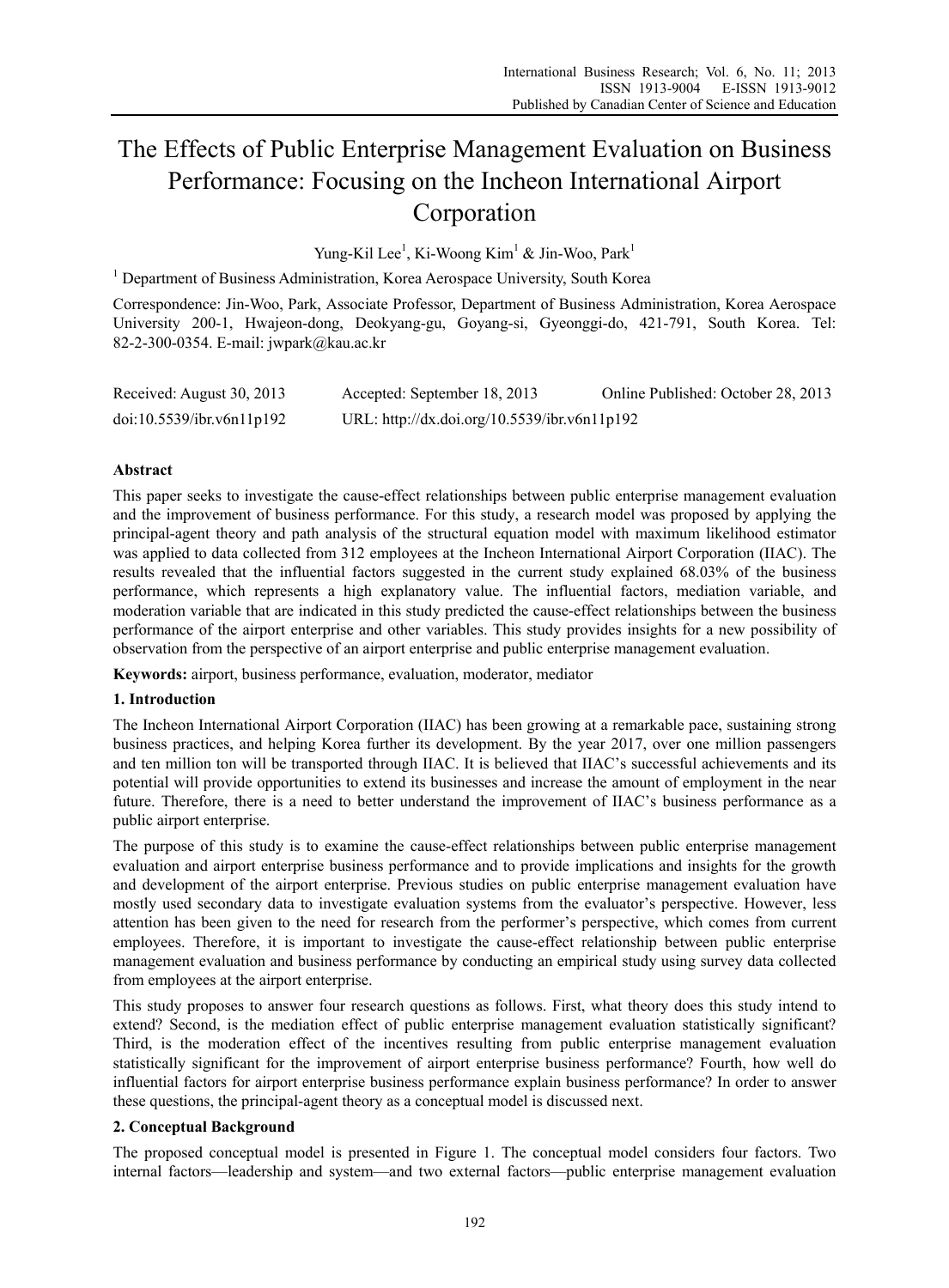and incentive—are proposed. The proposed conceptual model presents leadership as an internal factor for business performance and performance management system as an external factor. In addition, the conceptual model presents public enterprise business management evaluation as a mediator and incentives as a moderator.

The conceptual model is based on a review of previous research that looked at the principal-agent theory, public enterprise management evaluation, leadership, performance management systems, public enterprise management evaluation, incentives, and business performance. The following review presents an overview of the related literature that led the present authors to the development of the conceptual model.



Figure 1. Proposed conceptual model

# *2.1 Principal-Agent Theory*

The principal-agent theory applies neoclassical economic behavioral theory to cooperative organizations. For example, if a government/congress is a principal and a cooperative organization that provides services on behalf of the government/congress plays the role of an agent, the original information about services and costs associated with the services offered by the cooperative organization belong to the agent. In this respect, the principal and agent may share asymmetric information. Such asymmetry of information may cause ineffectiveness, resulting from imperfect motivation and outcome. According to the principal-agent theory, benefits take place when the principal strengthens its control over the agent. Specifically, the principal operating the agent performance management includes financial management, consumer and user management, and business management for the national management reinforcement (Vickers & Yarrow, 1988). Based on the principal-agent theory the main goals of performance management are to solve outcome-centered effectiveness and information unbalance, which includes artificial, competitive work environment, incentive system, and performance orientated personnel management.

# *2.2 Public Enterprise Management Evaluation*

Research on public enterprise management evaluation has focused on the scientific management system since the beginning of the 20<sup>th</sup> century in the United States. Performance measurement and performance management have been investigated in an effort to improve organizational efficiency and responsibility in the public sector since the 1980s (Kravchuk & Schack, 1996). As the outcome-centered government innovation movement increased in the 1990s, the performance management system was developed (Robert, 1997). In this system, outcomes are the primary topic for public enterprise research (Lynn et al., 2000). According to Orville (1971), when it comes to government activity, evaluation is perceived as essential for the management process. Jones (1982) emphasizes that the business performance evaluation system results in many problems with respect to public enterprises in the diverse conditions that appear from country to country. Business or resources investigated in organizations have been used to measure the efficiency and responsibility of the public sector (Hatry, 1999; Behn, 2003; Kathryn, 1997). As more attention has been put on the public sector, there has been a greater need for the attainment of transparency regarding the public sector and the effective use of natural resources. In other words, public enterprise business performance evaluation is considered as an important means for public sector business management.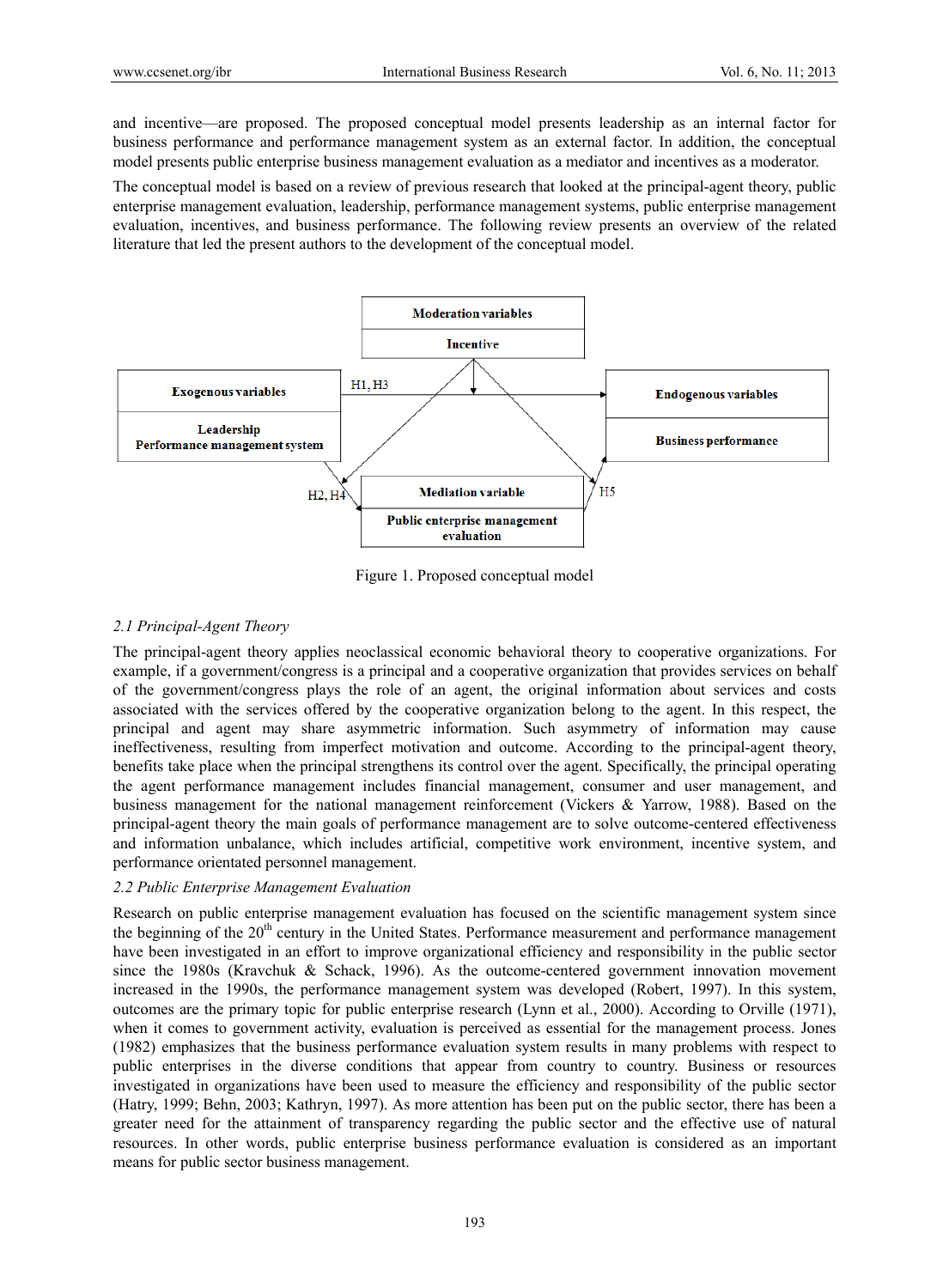# *2.3 Leadership*

The needs of consumers have become diverse in the digital era of the 21<sup>st</sup> century. In order to operate in this business environment, leadership that guides the organization to the right path is required. According to Koontz and O'Donnell (1980), leadership exerts influence on others to reach corporate goals. Davis and Luthans (1979) highlight that leadership affects activities including ordering employee tasks and demanding performance, as well as motivating employees in order to effectively achieve the organization's goals. Leadership implies that a leader attentively manages performance (Davenport, 1998). According to Wilson (2000), leadership suggests a future direction and vision for the cooperative organization, creates a work environment where all organizational members achieve their goals, and actively participates in activities to improve business performance. Based on the previous studies, the following hypotheses are proposed:

- H1: Leadership has a positive effect on business performance.
- H2: Leadership has a positive effect on public enterprise management evaluation.

# *2.4 Performance Management Systems*

A performance management system refers to a management system that improves organizational and employee performance to maximize the ultimate goals and business performance of a cooperative organization. A performance management system is used as a means to securing the dominant position for competition as well as to confirm and evaluate the completive position (Glendinging, 2002). Williams (2002) notes that a performance management system consists of stages such as plan, implementation, evaluation, and feedback, of which many scholars consider to be the common characteristics of a performance management system. When organizational members carry out a plan, monitoring and adequate coaching should be secured (Fahnestock, 1984). Roger (1990) insists that the process of a performance management system needs to be planned out by linking to the management evaluation procedure and incentive system. That is, a performance management system includes establishing the goals and performance criteria about organizational policy and recourse, evaluating the performance objectively on a regular basis, and linking individual performance and organizational performance to an incentive system. Based on the previous studies suggesting that a performance management system is influential for business performance and public enterprise management evaluation, the following hypotheses are proposed:

H3: A performance management system has a positive effect on business performance.

H4: A performance management system has a positive effect on public enterprise management evaluation.

# *2.5 Public Enterprise Management Evaluation*

According to Kim (2001), as part of a public enterprise performance evaluation, leadership and the performance management system should be reinforced to increase efforts and motivate behavioral changes for the improvement of business performance. Park (2006) reports that introducing the management performance evaluation of government-investigated institutions results in increases on public enterprise management task and organizational competency. Kwak's (2003) research on a public enterprise management evaluation system reveals that promotion of management innovation, management efficiency, and organizational productivity are influential factors for business performance. Although it is not easy to find empirical studies on public enterprise management evaluation systems from international research, similar research on public management systems can be found. From a theoretical perspective, Lynn et al. (2000) propose an analysis model to empirically test the operation performance of a public management system. They divide performance into organizational and individual levels and analyze the system of operation performance based on influential factors such as environmental, consumer, organizational structure, and manager factors. Similarly, O'Toole and Meier (1999) also discuss an analysis model for the operation performance of a public management system. On the basis of these studies, the following hypotheses are proposed:

H5: Public enterprise management evaluation has a positive effect on business performance.

H6: Public enterprise management evaluation mediates the relationship between leadership and business performance.

H7: Public enterprise management evaluation mediates the relationship between a performance management system and business performance.

## *2.6 Incentives*

Incentives play a key role in motivating behavioral changes necessary for accomplishing business performance. Park (2010) argues that incentives resulting from public enterprise management evaluation function as an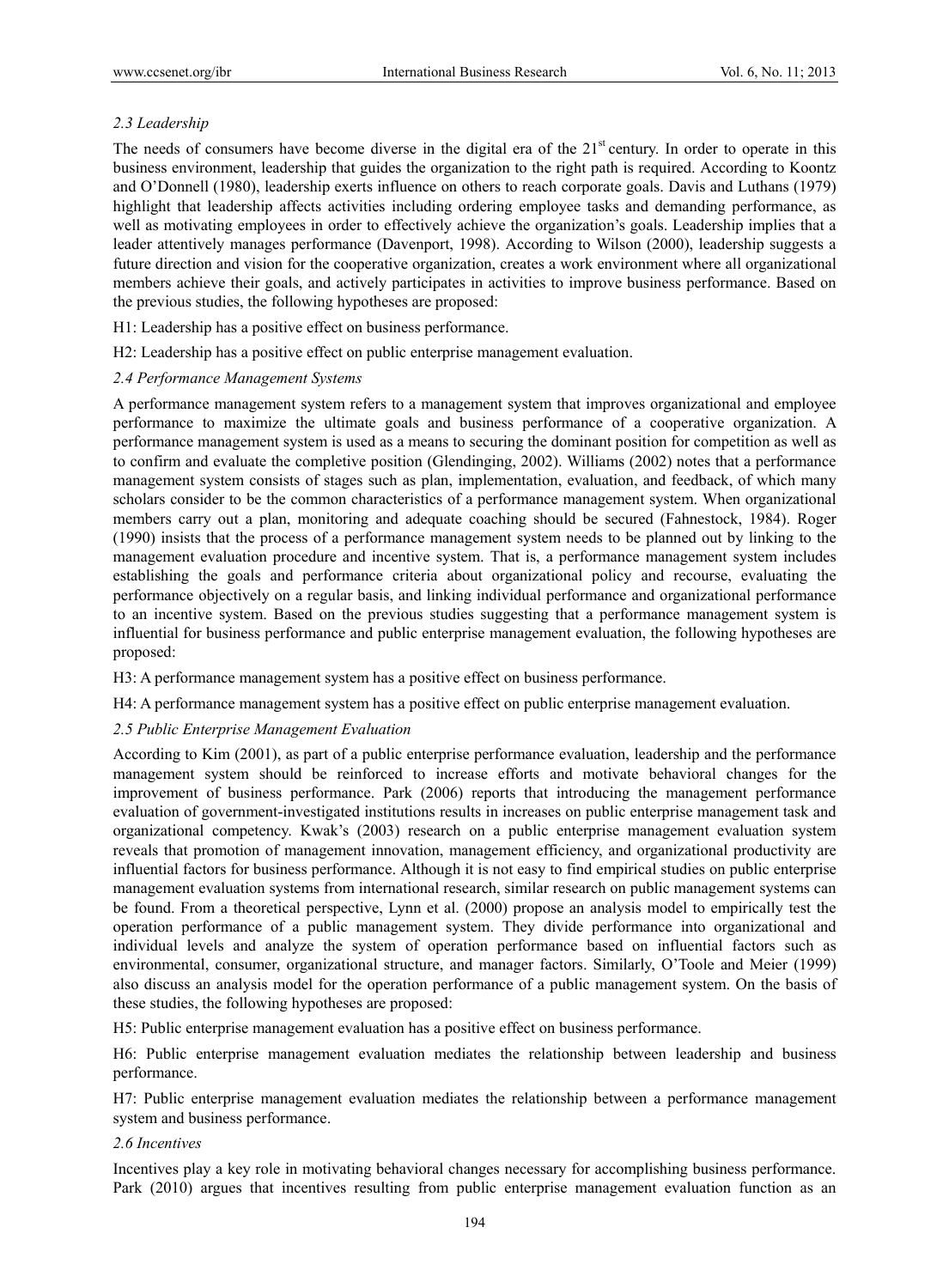important method to secure management efficiency. Chio et al. (2008) highlight that as the management assessment compensation system increases, management evaluation scores also go up. That is, incentives play a motivational factor for performance improvement, because incentives generate employee behavioral changes necessary for public enterprise management evaluation. Incentives enhance public enterprise management evaluation and business performance. As a result of the above discussion, the following hypothesis is proposed:

H8: The moderating effect of incentives has a positive effect on the influence of business performance.

# **3. Research Methodology**

## *3.1 Questionnaire Design and Measurement*

A pilot test was conducted to examine the vocabulary of the recruitment letter and survey questionnaires, as well as comprehension probability for the materials. Under a researcher's supervision, 30 employees of a public airport enterprise participated in the pilot test. The participants were asked to examine the accuracy of the survey questionnaires, evaluate their comprehensive understanding of the survey, and make suggestions for improvement. Prior to the survey data collection, a minor revision was made based on the pilot test.

Multiple items were used to measure variables in the survey questionnaire. All of the survey items were created based on previous studies. Measurement included interval scales and nominal scales. A Likert scale ranging from 1 (strongly disagree) to 7 (strongly agree) was used for 19 interval scale items, except for the measure of incentives. One of the incentives measures used a nominal scale with the response option of high and low.

| Factor                          | <b>Operational Definition</b>            | <b>Measure Items</b>                                       | Reference            |
|---------------------------------|------------------------------------------|------------------------------------------------------------|----------------------|
| Leadership                      | Leading the organization for business    | Taking the initiative and setting an example (LS1)         | Davenport (1998)     |
|                                 | performance                              | Evaluation and compensation (LS2)                          | Wilson (2000)        |
|                                 |                                          | Policy creditability (LS3)                                 | Davis(1979)          |
|                                 |                                          | Expertise (LS4)                                            | Koontz(1980)         |
| System                          | System<br>to<br>manage<br>and<br>support | Establishing a performance management system               | Fahnestock (1984)    |
|                                 | performance                              | (SY1)                                                      | Williams (2002)      |
|                                 |                                          | Supporting performance management (SY2)                    | Glendinging $(2002)$ |
|                                 |                                          | Monitoring and feedback (SY3)                              | Roger(1990)          |
|                                 |                                          | Educating and training employees (SY4)                     |                      |
| <b>Public</b>                   | Level of employees'<br>awareness of      | Setting plans and goals for management evaluation          | Kravchuk(1996)       |
| <b>Enterprise</b>               | public<br>enterprise<br>management       | (FD1)                                                      | Robert(1997)         |
| Management<br><b>Evaluation</b> | evaluation                               | Effort to achieve goals for management evaluation<br>(FD2) | Lymn(2000)           |
|                                 |                                          | Understanding of approaches to management                  | Orville(1971)        |
|                                 |                                          | evaluation (FD3)                                           | Hatry(1999)          |
|                                 |                                          | Examination of management evaluation (FD4)                 |                      |
| <b>Business</b>                 | Outcomes as a result of management       | Innovation and creativity for improvement (FD5)            | Fahnestock (1984)    |
| Performance                     | activities                               | Levels of awareness of performance criteria (FD6)          | Kim (2001)           |
|                                 |                                          | Increase on profits (PE1)                                  | Williams (2002)      |
|                                 |                                          | Implementation of government recommended<br>policy (PE2)   |                      |
|                                 |                                          | Increase on productivity (PE3)                             |                      |
|                                 |                                          | Consumers' satisfaction improvement (PE4)                  |                      |
| <b>Incentives</b>               | Performance compensation as a result     | Employees' job satisfaction (FD5)                          | Park $(2010)$        |
|                                 | public<br>of<br>enterprise<br>management | High                                                       | Choi(2008)           |
|                                 | evaluation                               | Low                                                        |                      |

Table 1. Operational definition and measurement items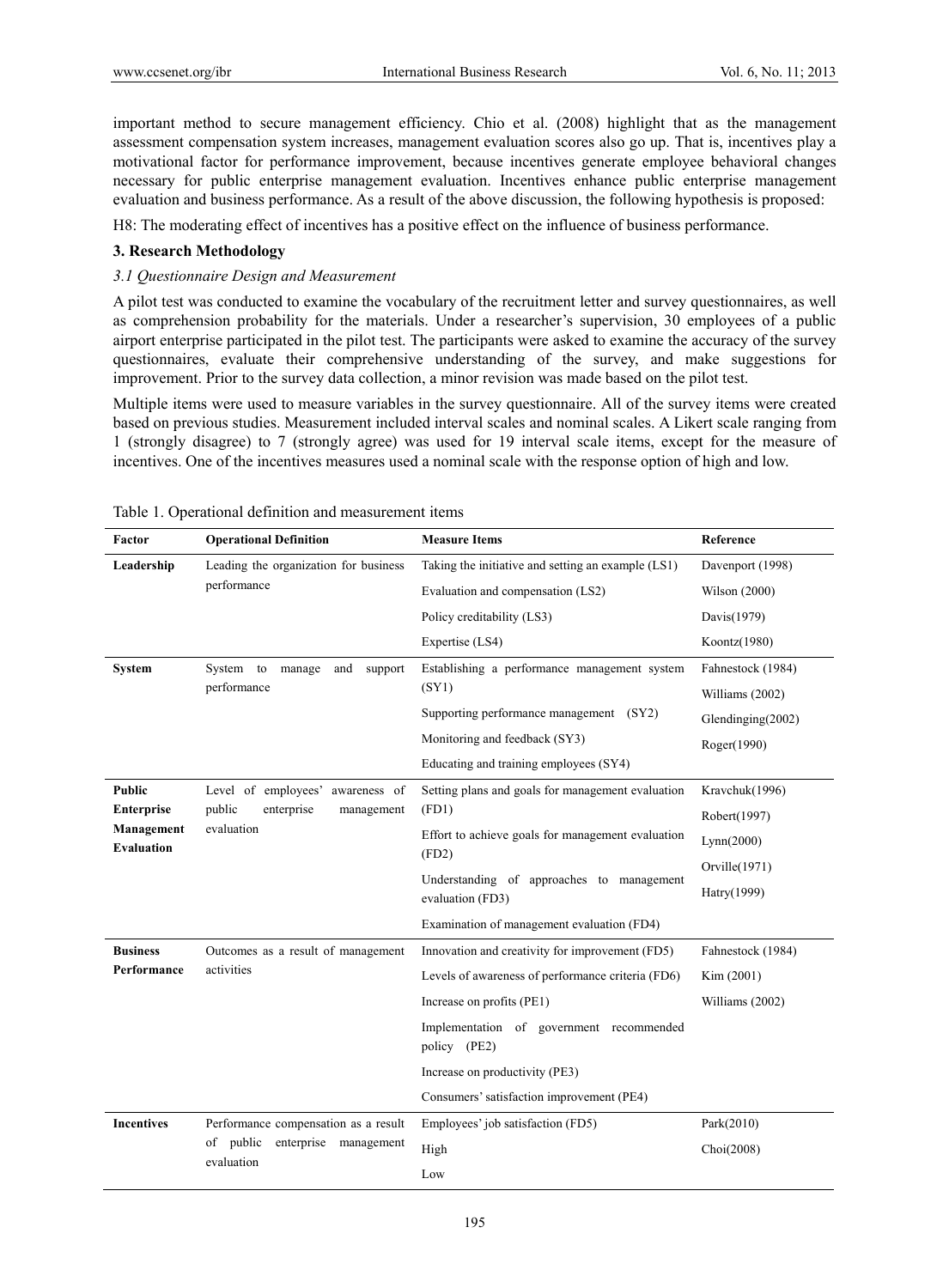Measurement items were modified for the purpose of this study. Items for leadership and system were modified to appropriately address the context of this study. Operational definitions and measurement items are presented in Table 1.

## *3.2 Survey*

To collect experimental data that allowed the research hypotheses to be tested, employees at the public airport enterprise were targeted as research participants. Based on a random sampling method, employees who received the research recruitment letter voluntarily participated in the survey. Survey questionnaires were provided in Korean language. Data was collected from March  $11<sup>th</sup>$  to March  $25<sup>th</sup>$  in 2013. A total number of 312 survey responses were used for the analyses. The survey responses were self-reported. Participants consisted of 212 males (67.9%) and 100 females (32.1%), which indicate a higher participation rate of male employees. In terms of age, there were 144 employees in their thirties, which was the highest proportion (46.2%). With regard to years of employment, 133 employees (42.6%) reported less than 20 years of employment; this also represented the highest proportion. When it comes to years of employment in the current division, there were even distributions; less than one year (n = 76, 24.4%), less than two years (n = 75, 24%), less than three years (n = 67, 21.52%), less than five years ( $n = 63$ , 20.2%). Levels of work position also appeared evenly; entry-level employees (n = 67, 21.5%), deputy manager (n = 80, 25.6%), manager (n = 71, 22.8%), deputy general manager  $(n = 67, 21.5\%)$ .

#### **4. Results**

#### *4.1 Dimensionality Test*

A dimensionality test was conducted to test the sample adequacy and exploratory factor analysis. Kaiser-Meyer-Olkin (KMO) and Barlett's sphericity test (Meyer, 2006) were employed to test sample adequacy and goodness of fit for factorial analysis. It was found that KMO was .924 and Bartlette's sphericity test was 3.517, p <. 000. The results indicated that sample adequacy and the goodness of fit for factorial analysis were statistically valid. For a factor extraction, varimax rotation was employed to simplify principal component analysis and factor loadings. The criteria for the factor extraction include an eigenvalue above 1.0 and factor loadings above 0.4,  $p < .001$ . The overall pattern of rotated factor loadings suggested a four-dimensional patternas follows: "leadership" (eigenvalue = 4.329), "system" (eigenvalue = 3.159), "public enterprise management evaluation" (eigenvalue =  $2.769$ ), and "business performance" (eigenvalue =  $2.670$ ). All of the factor loadings were above 0.4, which was statistically valid (See Table 2). The cumulative distribution of the four factors was 68.03%, which showed a high level of explanation in the model. Thus, each of the factors held unique explanations respectively, which avoided the issue of unidimensionality in the measurements. Results of the exploratory factor analysis and cumulative distributions of each factor are shown in Table 2.

| Construct (no. of<br>items) | Mean | <b>SD</b> | loadings<br>Factor<br>dimensionality<br>model (EFA) | loadings<br>Factor<br>measurement<br>model (CFA) | loadings<br>Factor<br>structural model<br>(SEM) | $\alpha$ | <b>CR</b> | <b>AVE</b> |
|-----------------------------|------|-----------|-----------------------------------------------------|--------------------------------------------------|-------------------------------------------------|----------|-----------|------------|
| Leadership (4)              | 5.74 | .76       | .69 77 72 66                                        | .75 .78 .75 .70                                  | .74 .76 .76 .72                                 | .83      | .98       | .936       |
| System (4)                  | 5.57 | .82       | .68 .74 .73 .63                                     | .74.83.79.75                                     | 74 82 77 77                                     | .86      | .98       | .942       |
| Performed Degree            | 5.63 | .81       | .64 .72 .73 .78                                     | .76 .75 .78 .79                                  | .78.76.78.77                                    | .90      | .98       | .944       |
| (6)                         |      |           | .80.69                                              | .84.77                                           | .83.78                                          |          |           |            |
| <b>Business</b>             | 6.19 | .65       | 78 83 77 71                                         | .69 80 76 71                                     | .64 .76 .76 .74                                 | .83      | .98       | .924       |
| Performance (5)             |      |           | .54                                                 | .60                                              | .66                                             |          |           |            |

Table 2. Dimensionality, reliability and convergent validity statistics

Note: Performed Degree: Performed Degree of Public Enterprise Management; SD: Standard Deviation; CR: Composite Reliability; AVE: Average Variance Extracted; three decimal points were rounded to two decimal points.

#### *4.2 Measurement Model*

A confirmatory factor analysis was employed to test the measurement model. AMOS 18.0 with the maximum likelihood estimator method was used for the measurement model. Reliability, goodness of fit for the measurement model, convergent validity, and discriminant validity were examined. Cronbach's alpha, (α),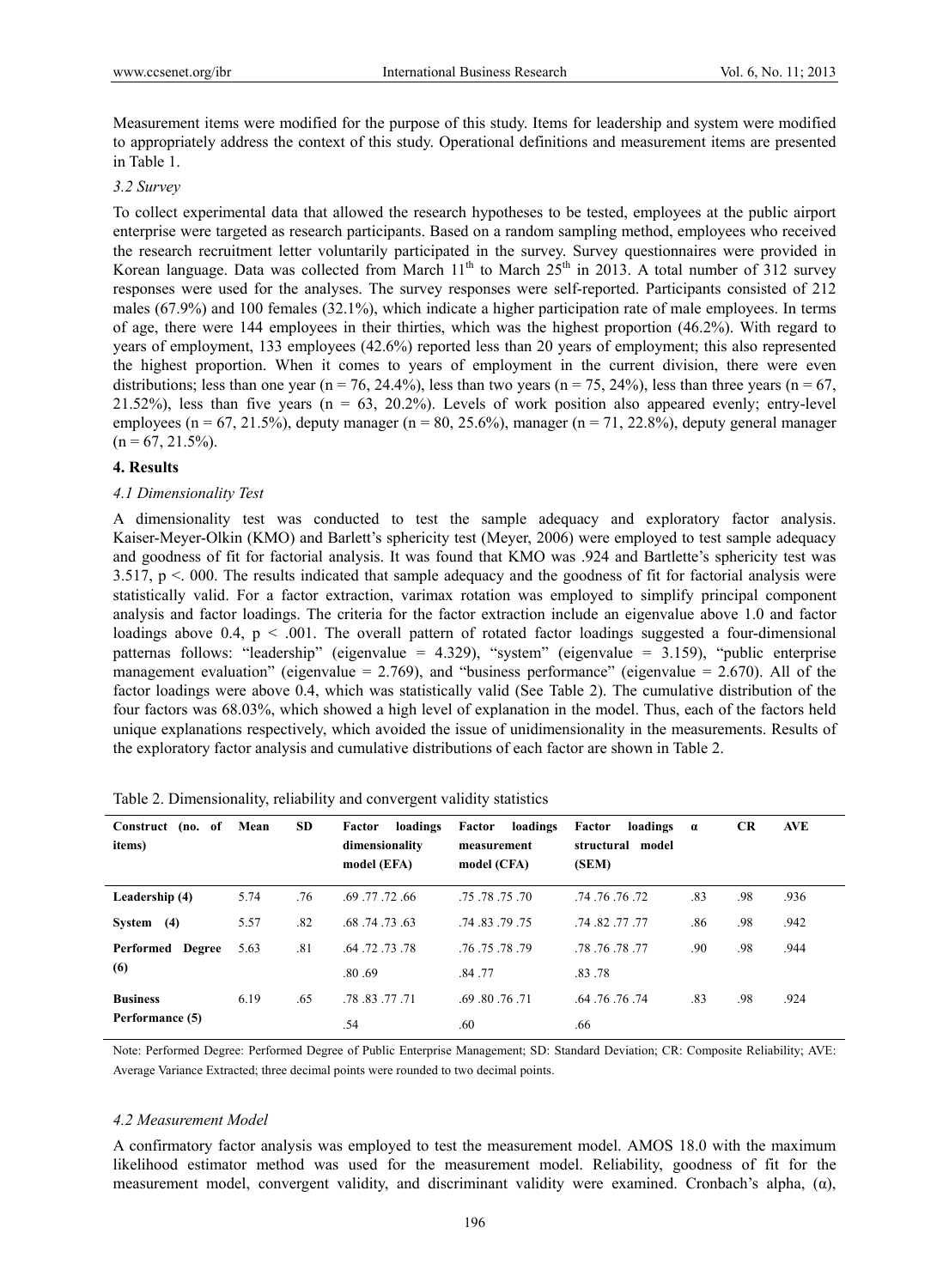composite reliability (C.R.), and average variance extracted (AVE) were calculated (See Table 2). In terms of reliability, Cronbach's alpha of leadership ( $\alpha = .833$ ), system ( $\alpha = .858$ ), public enterprise management evaluation ( $\alpha$  = .904), and business performance ( $\alpha$  = .834) were above 0.8 (Nunally, 1978). These results confirmed the validity and credibility of the measurement. Second, the goodness of fit for the measurement model was confirmed based on the criteria ( $\chi^2 = 464$ , p = .000, d.f. = 146, CMIN/DF = 3.183, RMR = .060, GFI: .861, NFI = .871, IFI = .908, TLI: .891, CFI: .907, RMSEA: .084). Convergent validity was evaluated by testing composite reliability. As a result, all of the composite reliabilities were above 0.8, which was higher than the criteria of 0.7 (Hair, 1998). Lastly, discriminant validity was examined. Discriminant validity is confirmed when the square of correlation coefficients (r2) is lower than AVE (Fornell, 1981). The results indicated that the square of correlation coefficients ( $r = .731$ ,  $r = .534$ ) was lower than the value of AVE 0.942, which validated the discriminant validity (See table 3). Therefore, all of the criteria for the measurement model were met (Eigenvalue  $> 1.0$ , factor loadings  $> 0.4$ , Cronbach's alpha  $> 0.8$ , composite reliability  $> 0.7$ , AVE  $> 0.5$ ). Based on these validations of reliability, goodness of fit for the measurement model, convergent validity, and discriminant validity, a structural model was analyzed next.

| Table 3. Discriminant validity: AVEs versus cross-construct squared correlations. |  |
|-----------------------------------------------------------------------------------|--|
|-----------------------------------------------------------------------------------|--|

| Construct                   | Leadership | System | Performed degree | <b>Business performance</b> |
|-----------------------------|------------|--------|------------------|-----------------------------|
| Leadership                  | .936       |        |                  |                             |
| System                      | .679       | .942   |                  |                             |
| Performed degree            | .638       | .731   | .944             |                             |
| <b>Business performance</b> | .484       | .453   | .432             | .924                        |

Note: the bold score (diagonal) are the AVEs of the individual constructs, and off-diagonal scores are the squared correlations between the constructs.

## *4.3 Structural Model*

The purpose of the structural model is to test the relationships between latent variables and observed variables, as well as to examine a path analysis among latent variables. The path analysis examines the research hypotheses based on the path coefficient criteria ( $p < .05$ ). A structural equation model (SEM) with a maximum likelihood estimation method was used to conduct a path analysis and examine the research hypotheses. The various fitness indices for the proposed conceptual model indicated that the conceptual model provided an excellent fit to the data (CMIN/d.f. = 2.254, RMR = .044, GFI = .906, NFI = .914, RFI = .893, IFI = .950, TLI = .937, CFI = .950, RMSEA = .064). Based on these goodness of fit validations, research hypotheses were tested. The SEM analysis supported four of the research hypotheses—H1, H2, H4, and H5—whereas the analysis rejected H3. Path coefficient information and the results of research hypothesis testing are presented in Table 4.

|  | Table 4. Results of research hypothesis testing |  |
|--|-------------------------------------------------|--|
|  |                                                 |  |

| <b>Hypothesis</b> | Path                                                                                               | Estimate  | <b>CR</b> | P    | Result    |
|-------------------|----------------------------------------------------------------------------------------------------|-----------|-----------|------|-----------|
| H1                | Leadership $\rightarrow$ Business Performance                                                      | $.152***$ | 2.049     | .040 | Supported |
| H <sub>2</sub>    | Public Enterprise<br>Management<br>Leadership<br>$\rightarrow$<br>Evaluation                       | $297***$  | 2.697     | .007 | Supported |
| H <sub>3</sub>    | Management System $\rightarrow$ Business<br>Performance<br>Performance                             | .042      | .609      | .542 | Rejected  |
| H <sub>4</sub>    | Management System<br>Public<br>Performance<br>$\rightarrow$<br>Management Evaluation<br>Enterprise | $.601***$ | 6.275     | .000 | Supported |
| H <sub>5</sub>    | Management Evaluation<br>Enterprise<br>Public<br>$\longrightarrow$<br><b>Business Performance</b>  | $.159***$ | 2.399     | .016 | Supported |

Note:  $***p < .01$ .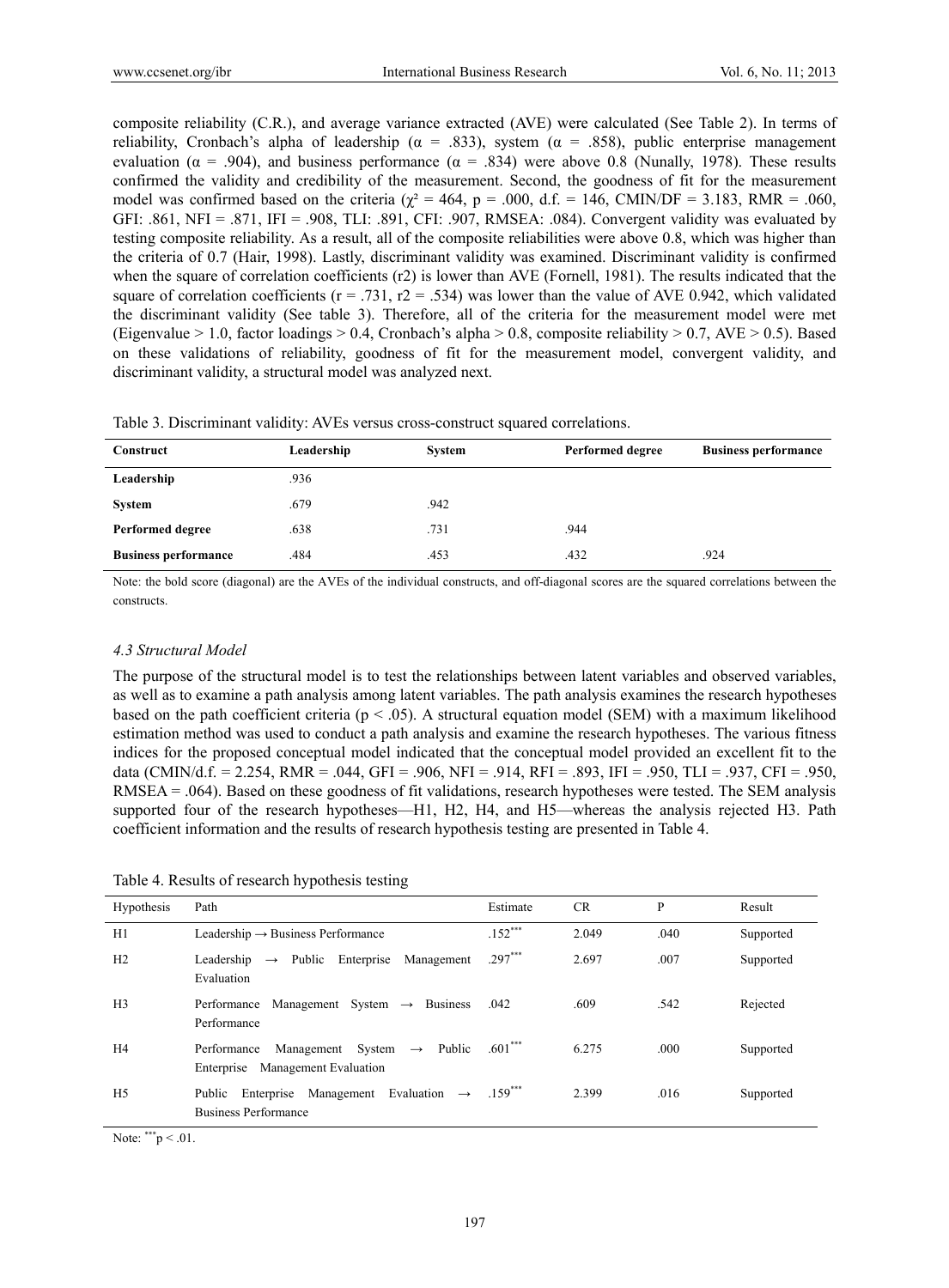# *4.4 Mediation Effect*

Although mediation variables are influential for endogenous variables, which are similar to exogenous variables, mediation variables are located between exogenous variables and endogenous variables in the path analysis model. Therefore, mediation effects refer to the direct effect of mediation variables on endogenous variables and/or the indirect effect of exogenous variables via mediation variables. The mediation effect analysis proceeds as follows. First, the goodness of fit for the model is tested. The goodness of fit of the total effect model (Model I), full mediated model (Model II), and partial mediated model (Model III) are examined. The results indicated that Models I, II, and III satisfactorily met the goodness of fit requirements (See Table 5).

## Table 5. Comparisons of goodness of fit among mediation models

| Model     | <b>Goodness of Fit</b>                                                                                                                             |
|-----------|----------------------------------------------------------------------------------------------------------------------------------------------------|
| Model I   | $\chi^2$ =139.187, DF=57, p=.000, CMIN/DF=2.442, RMR=.042, GFI=.936, AGFI=.898, NFI=.933, RFI=.908, IFI=.959,<br>TLI=.944, CFI=.959, RMSEA=.068    |
| Model II  | $\gamma^2$ =312.718, DF=139, p=.000, CMIN/DF=2.250, RMR=.045, GFI=.906, AGFI=.871, NFI=.913, RFI=.893, IFI=.950,<br>TLI=.938, CFI=.949, RMSEA=.063 |
| Model III | $\gamma^2$ =311.070, DF=138, p=.000, CMIN/DF=2.254, RMR=.044, GFI=.906, AGFI=.871, NFI=.914, RFI=.893, IFI=.950,<br>TLI=.937, CFI=.950, RMSEA=.064 |

Second, the path analysis should be in the expected direction with the statistically significant path coefficients (Holyele & Smith, 1994). The path coefficient directions of Models I, II, and III were found to be valid (See Table 6). All of the path coefficients, except a path from performance management system to business management in Model III, were statistically significant.

| Model     | Path                                                                                    | Estimate | CR                       | Total<br>Effect | Direct<br>Effect | Indirect<br>Effect |
|-----------|-----------------------------------------------------------------------------------------|----------|--------------------------|-----------------|------------------|--------------------|
| Model I   | Leadership $\rightarrow$ Business Performance                                           | .209     | 2.620                    | .352            | .352             | $\blacksquare$     |
|           | Management System<br><b>Business</b><br>Performance<br>$\rightarrow$<br>Performance     | .150     | 2.347                    | .303            | .303             | ÷                  |
|           | Public<br>Enterprise<br>Leadership<br>Management<br>$\longrightarrow$<br>Evaluation     | .337     | 3.204                    | .292            | .292             |                    |
|           | Performance Management System $\rightarrow$ Public Enterprise<br>Management Evaluation  | .572     | 6.218                    | .594            | .594             |                    |
| Model II  | Public Enterprise Management Evaluation $\rightarrow$ Business<br>Performance           | .349     | 6.144                    | .724            | .724             |                    |
|           | Leadership $\rightarrow$ Business Performance                                           |          | $\overline{\phantom{a}}$ | .211            |                  | .211               |
|           | Management System $\rightarrow$ Business<br>Performance<br>Performance                  |          |                          | .430            |                  | .430               |
|           | Leadership<br>Public<br>Enterprise<br>Management<br>$\longrightarrow$<br>Evaluation     | .297     | 2.697                    | .256            | .256             |                    |
|           | Performance Management System $\rightarrow$ Public Enterprise<br>Management Evaluation  | .601     | 6.275                    | .627            | .627             |                    |
| Model III | Public Enterprise Management Evaluation $\rightarrow$ Business<br>Performance           | .159     | 2.399                    | .329            | .329             |                    |
|           | Leadership $\rightarrow$ Business Performance                                           | .152     | 2.049                    | .356            | .272             | .084               |
|           | Performance<br>Management System<br><b>Business</b><br>$\longrightarrow$<br>Performance | .042     | .609                     | .297            | .091             | .206               |

Table 6. Analysis results for total effects

Third, the indirect effect should be statistically significant. To test the indirect effect in the present study, the bootstrapping for model comparison technique was used (Arbuckle, 2009). Indirect effects are considered statistically significant if the range between the maximum value and minimum value does not include zero for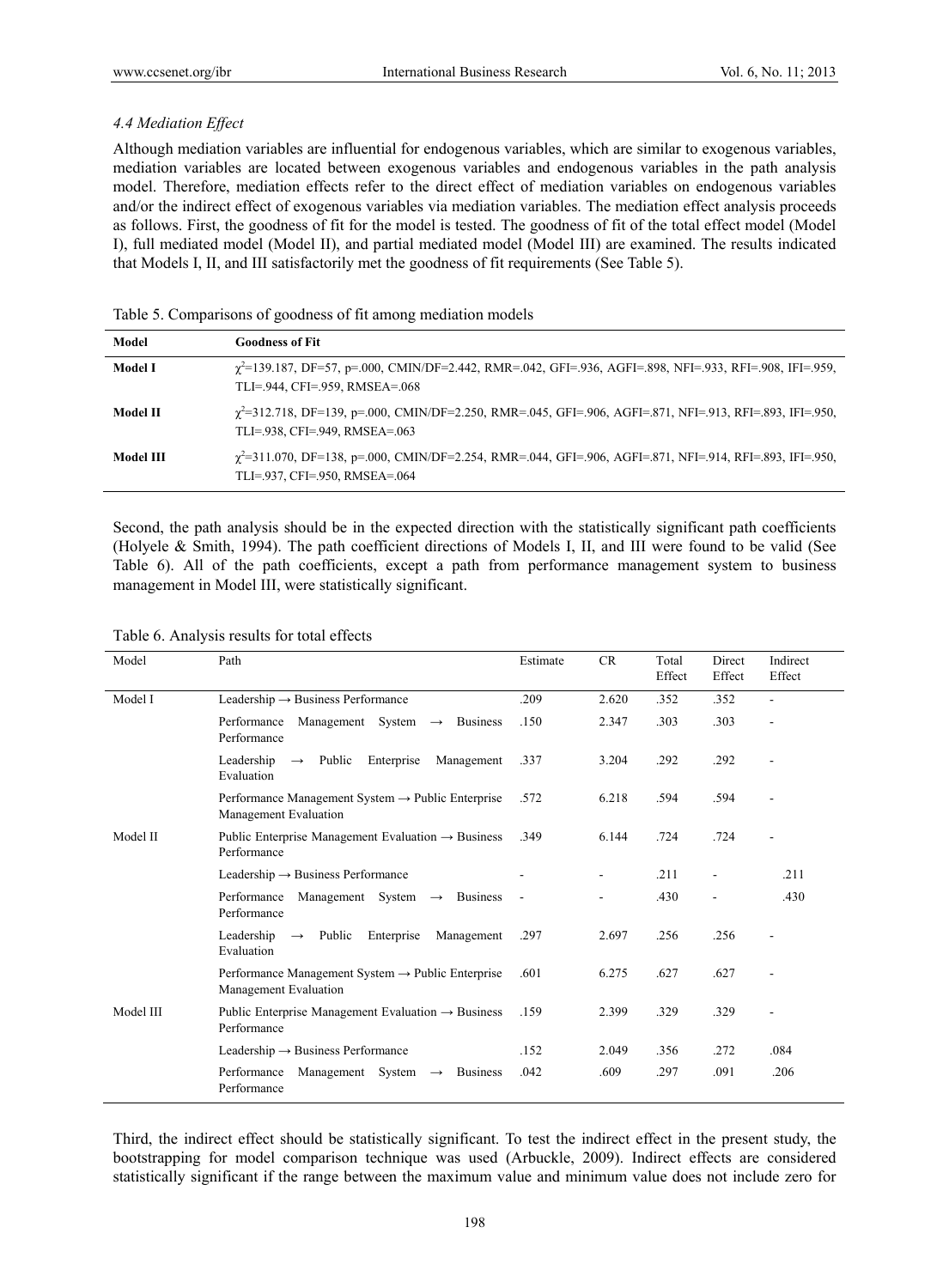the indirect effects of Models II and III (Shrout & Bolger, 2002). Public enterprise management evaluation was found to significantly mediate the relationships between leadership, performance management system, and business performance. As a result, the indirect effects were found to be statistically significant based on the findings, indicating that the range between the maximum value and minimum value did not include zero from Models II and III (See table 7).

| <b>Mediation Variable</b> | Model     | Path                  | Leadership | Performance<br>Management System |
|---------------------------|-----------|-----------------------|------------|----------------------------------|
|                           | Model II  | <b>Effect Size</b>    | $.211***$  | $.430***$                        |
|                           |           | <b>Upper Interval</b> | .397       | .558                             |
| Public Enterprise         |           | Lower Interval        | .054       | .266                             |
| Management Evaluation     | Model III | <b>Effect Size</b>    | .084       | .206                             |
|                           |           | <b>Upper Interval</b> | .255       | .492                             |
|                           |           | Lower Interval        | .008       | .012                             |

Note:  $**p < .01$ .

Fourth, to examine the full mediation and partial mediation, the difference of chi-square values between Models II and III are compared. Full mediation is found if the variation of the difference of chi-square values ( $\Delta \chi^2.05(1)$ ) between two models is below 3.841 with 1 degree of freedom and  $p < .05$ . Partial mediation occurs if the variation of the difference of the chi-square values  $(\Delta \chi^2.05(1))$  between two models is above 3.841 (Holmbeck, 1997). The variation of the difference of the chi-square values between Models II and III were below 3.841 with 1 degree of freedom and  $p < 0.05$ . That is, the analysis revealed that the chi-square value of Model II was 312.718  $(d.f. = 139, p = .000)$  and the chi-square value of Model III was 311.070  $(d.f. = 138, p = .000)$ . The variation of the difference of the chi-square values ( $\Delta \chi^2.05(1)$ ) between the two models was 1.648 (p = .000), with 1 degree of freedom. The results indicated that the public enterprise management evaluation was fully mediated between the hypothesized relationships.

Lastly, as a result of research hypothesis testing for the mediation effect, the mediation effect of public enterprise management evaluation on the relationships between leadership, performance management system, and airport enterprise business performance were found statistically significant and fully mediated. These results showed interesting findings, because predictions of the hypothesized model were strongly supported in this study. In other words, leadership and performance management system can increase airport enterprise performance management through public enterprise management evaluation. Therefore, research hypotheses H6 and H7 were supported.

## *4.5 Moderation Effect*

Considering that the effect from the causal relationship between two variables differs based on the effect size or characteristics of the third variable, moderation variables are the third variable that moderates the relationship between other two variables. In this study, the incentives resulting from public enterprise management evaluation were suggested as a moderation variable.

To test the moderation effect, this study used the analysis method developed by Jaccard and Wan (1996). The moderation effect was analyzed as follows. First, to distinguish between different groups, data using nominal scales were categorized into high and low groups. As a result, first, it was found that there were 115 individuals (36.9%) in the high group, whereas there were 197 individuals (63.1%) in the low group (See Table 8).

Second, research hypothesis testing for the moderation effect was conducted to analyze the two structural models. One model was freed, which did not restrict relationships among potential factors, whereas the other model was constrained by fixing relationships among potential variables equally in order to compare the difference of the chi-square values among the constraint models. It is believed that if the constraint model's variation of the difference of the chi-square values ( $\Delta \chi^2.05(5)$ ) is statistically significant to a greater degree than the chi-square criteria threshold, the research hypothesis is accepted (Matsuno et al, 2002). As a result of testing the difference of the chi-square values between the free model and constraint model, the constraint model was  $\chi^2$ =681.591 (d.f.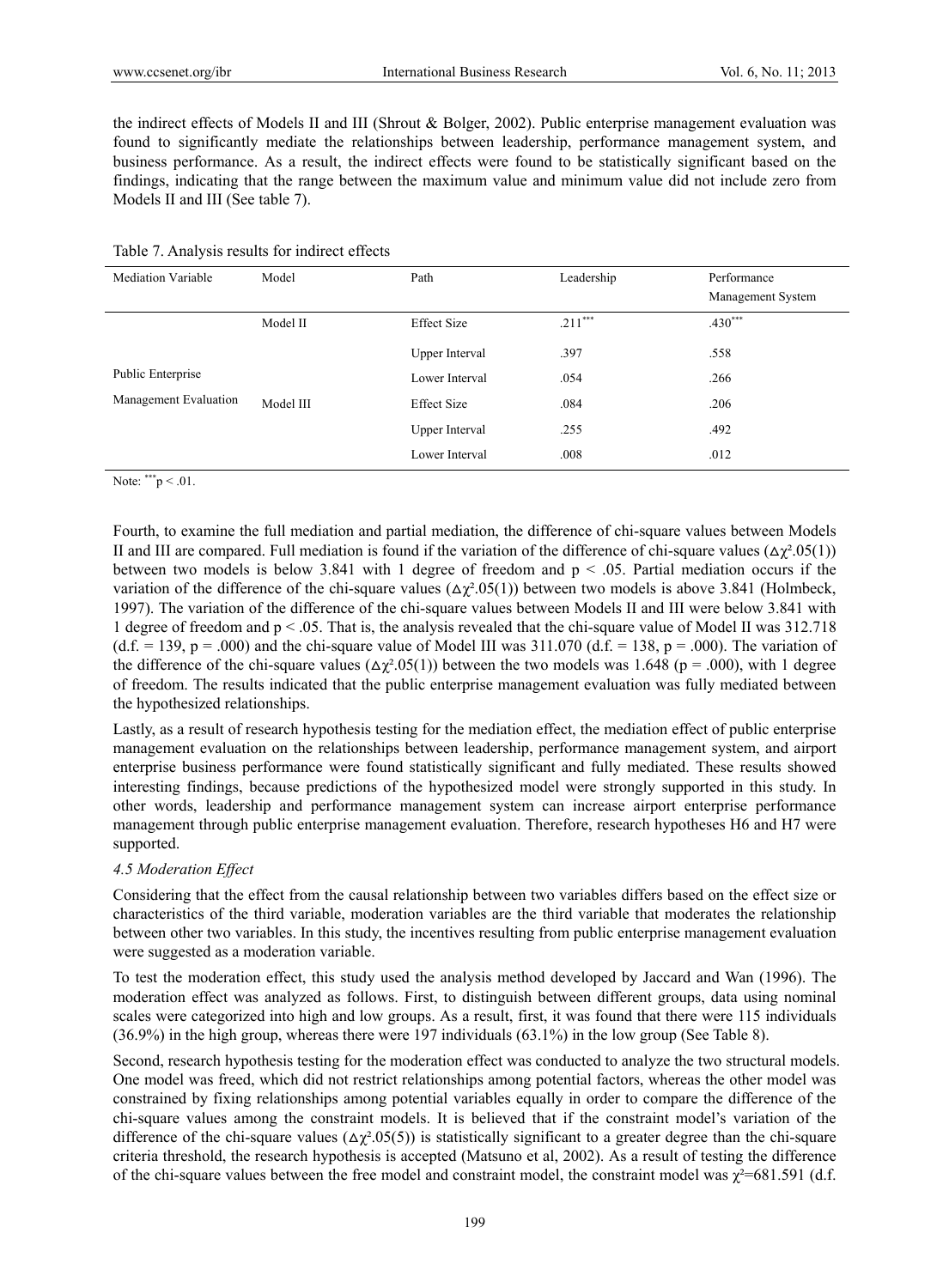= 283, p = .000), whereas the free model was  $\chi^2$ =658.674 (d.f. = 278, p = .000). The constraint model's variation of the difference of the chi-square values ( $\Delta \chi^2$ .05(5)) was 22.917. This result was found to be more statistically significant than the chi-square criteria threshold,  $\chi^2.05(5) = 11.070$ . The finding suggested that incentives were a motivational factor for improving airport enterprise performance management. Therefore, research hypothesis H8 was supported in that the incentives resulting from public enterprise management evaluation were found to have a statistically significant moderation effect for the improvement of airport enterprise performance management. The results of research hypothesis testing for the moderation effect are presented in Table 8 and Figure 2.

|                                               |                                                                  |                      | <b>Moderation Effect</b>     | Research                         |                     |            |
|-----------------------------------------------|------------------------------------------------------------------|----------------------|------------------------------|----------------------------------|---------------------|------------|
| Model                                         | Chi-square                                                       | d.f.                 | $\Delta \chi^2_{.05(5)}$     | $\Delta \chi^2_{.05(5)}$         | p-value             | Hypothesis |
|                                               |                                                                  |                      | Criteria Threshold Variation |                                  |                     | Testing    |
| <b>Constraint Model</b>                       | 681.591                                                          | 283                  | 11.070                       | 22.917                           | .000                |            |
| Free Model                                    | 658.674                                                          | 278                  |                              |                                  | .000                |            |
|                                               |                                                                  |                      |                              | Moderation Variable (Incentives) |                     |            |
| Path                                          |                                                                  | High Group $(n=115)$ |                              |                                  | Low Group $(n=197)$ |            |
|                                               |                                                                  | Estimate             | <b>CR</b>                    | Estimate                         | <b>CR</b>           |            |
| Leadership $\rightarrow$ Business Performance |                                                                  | .278                 | $3.190***$                   | $-.306$                          | $-901$              | Supported  |
|                                               | Leadership $\rightarrow$ Public Enterprise Management Evaluation | .229                 | $3.302***$                   | .789                             | $3.440***$          |            |
| Performance                                   | Management<br>System<br><b>Business</b><br>$\longrightarrow$     | .030                 | .207                         | .641                             | $3.557***$          |            |
| Performance                                   |                                                                  |                      |                              |                                  |                     |            |
|                                               | Performance Management System $\rightarrow$ Public Enterprise    | .866                 | $9.038***$                   | .191                             | 1.826               |            |
| Management Evaluation                         |                                                                  |                      |                              |                                  |                     |            |
| Performance                                   | Public Enterprise Management Evaluation $\rightarrow$ Business   | .191                 | 1.520                        | .466                             | 1.582               |            |

Table 8. Results of research hypothesis testing for moderation effect

Note:  $*_{p} < .01$ .

## **5. Discussion**

The present study proposes to examine the causal relationships between public enterprise management evaluation and the improvement of airport enterprise business performance. According to the current study's findings, the results were consistent with Wilson's (2002) research findings indicating that leadership creates a work environment wherein employees achieve their goals by providing a future direction and vision for the corporative organization, and a leader exerts influences on business performance by taking the lead and setting an example. These findings were also consistent with research results from Koontz and O'Donnell (1980) and Davis and Luthans (1979). Influences on achieving the corporate goals and leadership assign organizational members tasks to accomplish the organizational goals and furthermore motivate employee work performance.

Second, it was found that the direct effect of performance management system on business performance was weak. However, there was a strong effect on business performance through public enterprise management evaluation. That is, a performance management system functions as a management tool for the improvement of business performance, rather than a performance management system having a direct effect on business performance. The findings were consistent with the view held by many scholars and researchers that a performance management system is used as a management method to achieve performance. Down and Larkey (1986) and O'sborn and Gaebler (1992) perceive public enterprise management evaluation as a key component for a performance management system.

Third, the mediation effect of public enterprise management evaluation was statistically significant. In other words, leadership and a performance management system improve airport enterprise business performance through public enterprise management evaluation. The study presented very interesting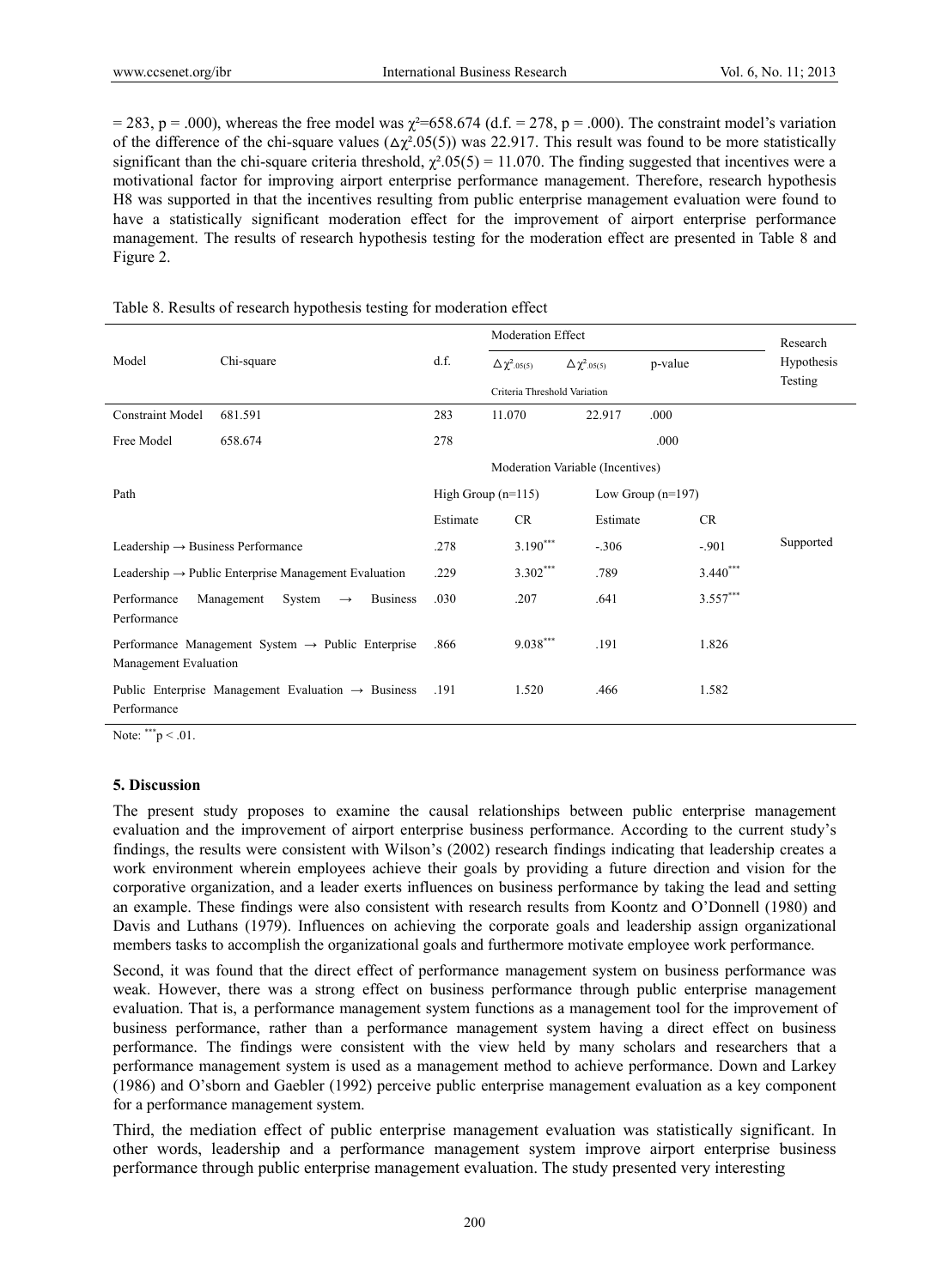

Figure 2. Paths of structural model

Note) \* p<0.05, \*\* p<0.01, \*\*\* p<0.001; Parenthesis is C.R (Critical Ratio); Path coefficients are not standardized and three decimal points are rounded as two decimal points.

findings because the results were empirically tested. The results provide evidence for future research and further contribute to activating research on management evaluation.

Fourth, the moderation effect of incentives resulting from public enterprise management evaluation was found to be statistically significant on the relationships among leadership, performance management systems, public enterprise management evaluation, and business performance. That is, incentives motivate public enterprise management evaluation and reinforce business performance. Choi, Kim, and Jeong (2008) agreed that incentives result in behavioral changes that are necessary for business performance. Based on the discussion about the research findings, the research implications are presented next.

#### **6. Research Implications**

This study suggests empirical findings which indicate that airport enterprise business performance can be improved through public enterprise management evaluation. In this respect, theoretical contributions and practical implications are discussed as follows.

The current study contributes to applying the principal-agent theory to an airport enterprise. According to the principal-agent theory, the principal measures the agent business performance to secure efficiency and responsibility. If the agent performs many work tasks, rewards are given to the agent corresponding to his/her performance. If the agent does not complete business performance, s/he faces consequences. Such behavioral evidence exists through performance evaluation. The present study makes a contribution to continuing research activation on public enterprise management evaluation from the airport enterprise perspective, which has received relatively less attention. The study's findings are also valuable as theory-based empirical research data providing evidence for future research.

The present study suggests practical implications as follows. First, according to the study's findings, a leader needs to recognize the important role of leadership because it is important for managers to perform the role of leader in circumstances in which the airport enterprise requires a high level of dependence on intelligence. More investment and interest are needed to develop leadership training programs that are appropriate for airport enterprise characteristics.

Second, a performance management system has an indirect effect on business performance through public enterprise management evaluation, rather than the direct effect of performance management system on business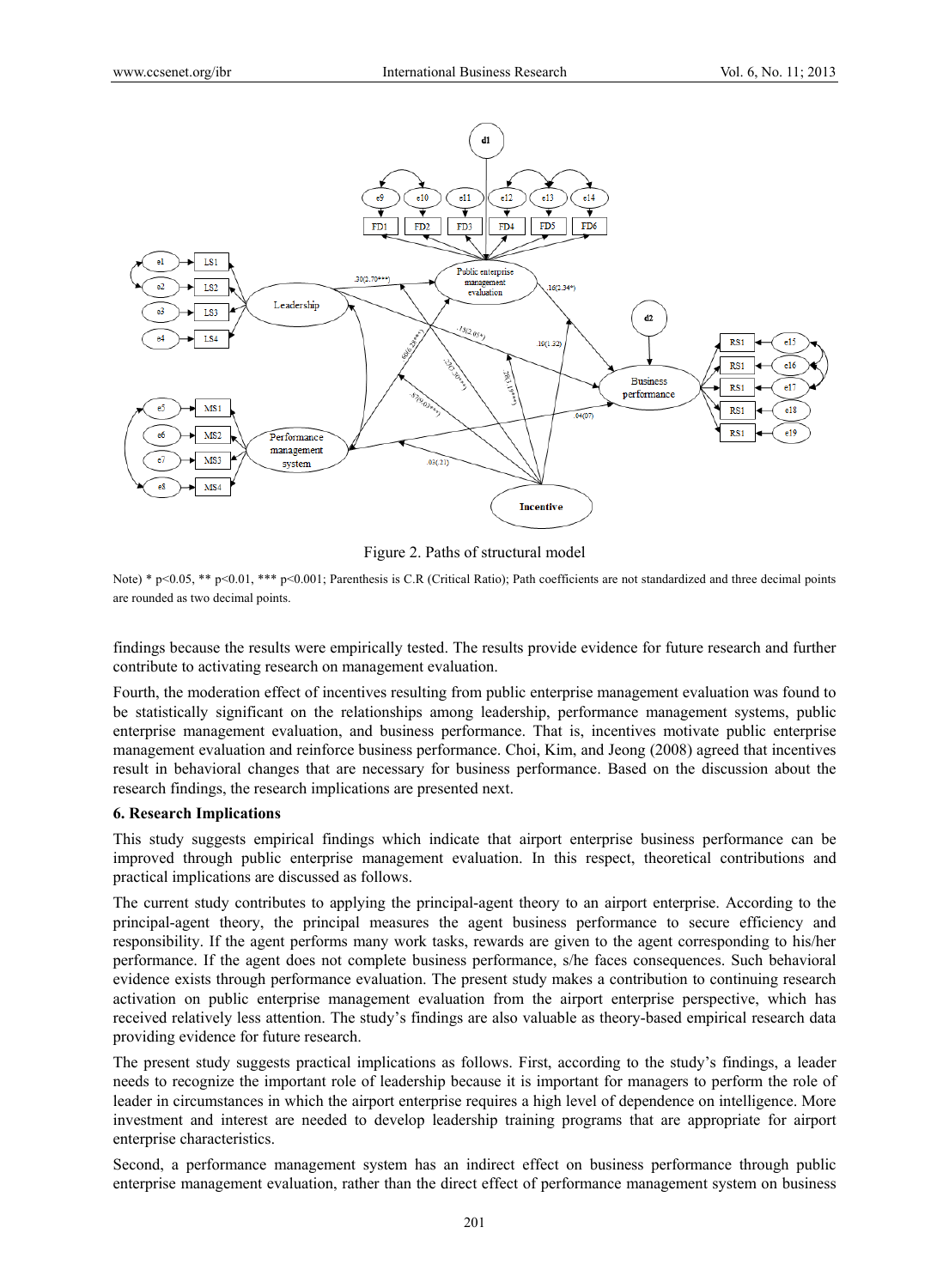performance. There is a need to educate and train organizational members with management techniques regarding performance to better understand performance management systems as a management means.

Third, creativity for innovation and improvement activity associated with public enterprise management evaluation is required. That is, it is helpful to understand the performance goals of public enterprise management evaluation, to share employees' innovative mindset, and to approach to creative task performance.

Fourth, a system is needed to objectively and fairly evaluate and reward employees based on incentives resulting from public enterprise management evaluation. In other words, the incentives play a key role to motivate behavioral changes for the improvement of task performance and business performance of public enterprise management evaluation.

# **7. Conclusions**

The purpose of this study is to examine the cause-effect relationship between public enterprise management evaluation and airport enterprise business performance and to provide research implications and insights for the growth and development of the airport enterprise. First, the study's findings contribute to research activation on airport enterprises, which have received relatively less attention, by conducting empirical research on public enterprise management evaluation based on the principal-agent theory from the performer's perspective using empirical data. Second, as a result of an analysis of the mediation effect, public enterprise management evaluation was fully mediated. That is, airport enterprise business performance can be improved through public enterprise management evaluation. Third, the moderation effect of incentives resulting from public enterprise management evaluation is found to be statistically significant. In other words, the incentives motivate behavioral changes for the improvement of business performance. Fourth, influential factors significantly explain airport enterprise business performance. The hypothesized research model strongly confirms predictions of influential factors.

There exist some limitations and additional research areas for future research. This study was limited in that it was only conducted at the Incheon International Airport Corporation. Future research should explore research on management evaluation of other international airports, which differ in terms of airport management characteristics. In addition, this study limited variables to five dimensions. Using various observed variables, a multi-dimensional, empirical study needs to be conducted in the future. In spite of the limitations, the present study can be helpful for airport managers in South Korea as well as airport managers in other countries, particularly in terms of growth and development with respect to the improvement of management evaluation and business performance. The study is also useful for policy on the management evaluation of government-investigated institutions and corporative organizations.

#### **Acknowledgements**

I sincerely appreciate the cooperation from the employees at the Incheon International Airport Corporation who were willing to participate in the surveys.

#### **References**

Arbuckle, J. L. (2009). *AMOS 18 User's Guide*. Crawfordville, Florida: SPSS Inc.

- Behn, R. D. (2003). Why Measure Performance? Different Purposes, Different Measure. *Public Administration Review*, *63*(5), 586–606. http://dx.doi.org/10.1111/1540-6210.00322
- Choi, K. J. (2008). *Factors Influencing Public Agency Management Performance*. Korea Association for Public Administration, 2008 Summer Conference Proceedings, No. 4.
- Davenport, T., Prusak, L. (1998). *Working Knowledge How Organizations Manage What They Know* (pp. 123–143). Boston: Harvard Business School Press.
- Davis, T. R. V., & Luthans, F. (1979). Leadership Reexamined: A Behavior Approach. *Academy of Management Review*, *4*(2), 237–248. http://dx.doi.org/10.5465/AMR.1979.4289022
- Downs, G. W., & Larkey, P. D. (1986). *The Search for Government Efficiency: from Hubris to Helplessness*. Philadelphia: Temple University Press.
- Fahnestock, C. M. (1984). One Utility's System in Management Planning and Performance Review. *Public Utilities Fortnightly*, *114*, 33–36.
- Fornell, C., & Larcker, D. F. (1981). Evaluating Structural Equation Models with Unobservable Variables and Measurement Error. *Journal of Marketing Research*, *18*(1), 39–50. http://dx.doi.org/10.2307/3151312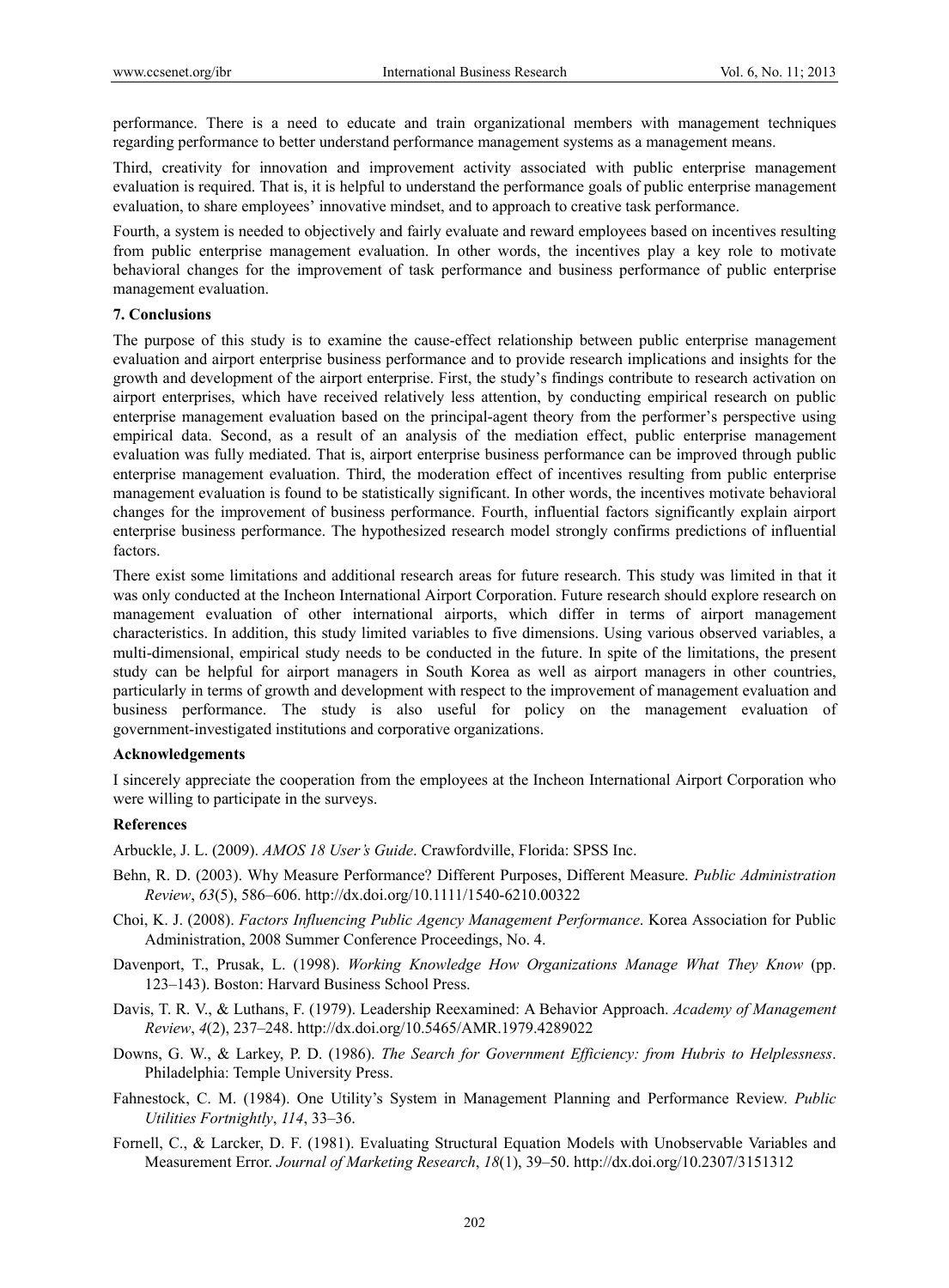- Hair, J. F., Anderson, R. E., Tatam, R. L., & Black, W. C. (1998). *Multivariate Data Analysis* (5th ed.). Upper Saddle River, New Jersey: Prentice-Hall International.
- Hatry, H. (1999). *Performance Measurement, Getting Results*. Washington, DC: Urban Institute Press.
- Hatry, & Harry. (1999). Mini-symposium on Intergovernmental Comparative Performance Data. *Public Administration Review*, *59*(2), 101–104. http://dx.doi.org/10.2307/977629
- Hoyle, R. H., & Smith, G. T. (1994). Formulating Clinical Research Hypotheses as Structural Equation Models: A Conceptual Overview. *Journal of Consulting and Clinical Psychology*, *62*(3), 429–440. http://dx.doi.org/10.1037/0022-006X.62.3.429
- Holmbeck, G. N. (1997). Toward Terminological, Conceptual and Statistical Clarity in the Study of Mediations and Moderators: Examples From the Child-Clinical and Pediatric Psychology Literatures. *Journal of Consulting and Clinical Psychology*, *65*(4), 599–610. http://dx.doi.org/10.1037/0022-006X.65.4.599
- Jaccard, J., & Wan, C. K. (1996). *LISREL Approaches to Interaction Effects in Multiple Regression*. Thousand Oaks, California: Sage.
- Jones, L. P. (1982). *Public Enterprise in Less-Developed Countries*. Cambridge, Massachusetts: Cambridge University Press. http://dx.doi.org/10.1017/CBO9780511752988
- Kathryn, E. (1997). *Using performance Measurement to Improve Public and Nonprofit Programs*. San Francisco: Jossey-Bass Publishers.
- Kwak. (2003). The Inefficiency of the Government Investment Agency for the Control of Management Evaluation System role and Operational Performance. *Public Journal*, *15*(1), 49–91.
- Kim. (2001). *Evaluation of the Public Enterprise and Internal Audit of the Connectivity*. Ph.D. Dissertation, Chonnam National University.
- Koontz, H., & O'Donnell, C. (1980). *Principle of Management* (2nd ed.). New York: McGraw-Hill Book.
- Kravchuk, R. S., & Schack, R. W. (1996). Designing Effective Performance-Measurement Systems under the Government Performance and Results Act of 1993. *Public Administration Review*, *56*(4), 348–358. http://dx.doi.org/10.2307/976376
- Lynn, L. E., Heinrich, C. J., & Hill, C. J. (2000). Studying Governance and Public Management: Why? How? In Heinrich, C. J., & Lynn, L. E. (Eds.), *Governance and Performance: New Perspectives* (pp. 1–33). Washington, DC: Georgetown University Press.
- Matsuno, K., Mentzer, J. T., & Ozsomer, A. (2002). The Effect of Entrepreneur Proclivity and Market Orientation on Business Performance. *Journal of Marketing*, *66*(3), 18–32. http://dx.doi.org/10.1509/jmkg.66.3.18.18507
- Allen, N. J., & Meyer, J. P. (1990). The Measurement and Antecedents of Affective, Continuance and Normative Commitment to the Organization. *Journal of Occupation Psychology*, *63*(1), 1–18. http://dx.doi.org/10.1111/j.2044-8325.1990.tb00506.x
- Nunnally, J. C. (1978). *Psychometric Theory* (2nd ed.). New York: McGraw-Hill.
- Poland, O. F. (1971). Why does public Administration Ignore Evaluation? *Public Administration Review, 31*(2), 201–202.
- Osborne, D., & Gaebler, T. (1992). *Reinventing Government: How the Entrepreneurial Spirit is Transforming the Public Sector.* Massachusetts: Reading, Addison-Wesley.
- O'Toole, L. J., & Meier, K. J. (1999). Modeling the Impact of Public Management Implications of Structural Context. *Journal of Public Administration Research and Theory*, *9*(4), 505–526. http://dx.doi.org/10.1093/oxfordjournals.jpart.a024421
- Park. (2006). Performance Management and Organizational Capacity of the Public Sector. *South Korea Secured Administration*, *40*(3), 219–244.
- Park. (2010). *Theory of Public Enterprise*. Seoul: Dasan Publishers.
- Roberts, A. (1997). Performance-based organization: Assessing the Gore Plan. *Public Administration Review*, *57*(6), 465–478. http://dx.doi.org/10.2307/976958
- Rogers, S. (1990). *Performance Management in Local Government*. Harlow, London: Longman.